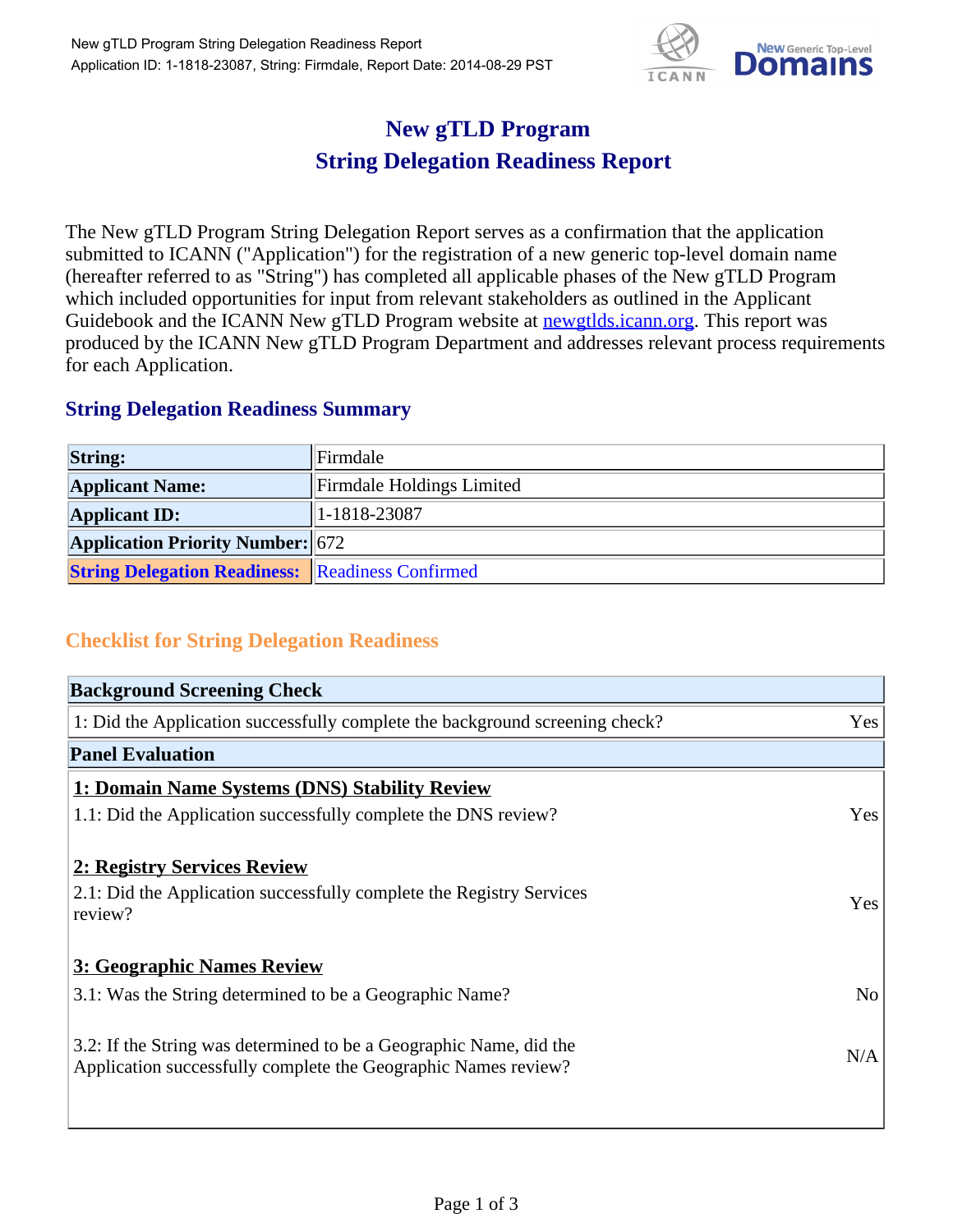

| 4: Financial Review                                                                |            |
|------------------------------------------------------------------------------------|------------|
| $\vert$ 4.1: Did the Application successfully complete the Financial Capability    | Yes        |
| review?                                                                            |            |
| <b>5: Technical Review</b>                                                         |            |
| 5.1: Did the Application successfully complete the Technical and                   | <b>Yes</b> |
| <b>Operation Capability review?</b>                                                |            |
|                                                                                    |            |
| <b>6: String Similarity Review</b>                                                 |            |
| $\vert$ 6.1: Was the Application determined to not be confusingly similar to other | Yes        |
| applied for strings, including through String Confusion Objections?                |            |
| 6.2: If the Application was determined to be confusingly similar to other          |            |
| applied for strings, including through String Confusion Objections, did the        |            |
| Application prevail in the string contention resolution process (CPE,              | N/A        |
| Auction, and/or Self-Resolution of String Contention via                           |            |
| withdrawal/termination of all other members in contention)?                        |            |

| <b>Public Comment Period</b>                                                                                                                                                                   |                |
|------------------------------------------------------------------------------------------------------------------------------------------------------------------------------------------------|----------------|
| 1: Was the public provided an opportunity to submit comments on the Application?                                                                                                               | Yes            |
| 2: Were comments for the Application considered by evaluation panels?                                                                                                                          | Yes            |
| <b>Objection Process</b>                                                                                                                                                                       |                |
| 1: Were objections filed against the Application?                                                                                                                                              | N <sub>0</sub> |
| 2: If objections were filed against the Application, did Applicant prevail in the dispute<br>resolution proceedings for all Legal Rights, Limited Public Interest and Community<br>Objections? | N/A            |
| Governmental Advisory Committee (GAC) Advice                                                                                                                                                   |                |
| 1: Did the GAC have an opportunity to provide advice for the Application?                                                                                                                      | Yes            |
| 2: Did the GAC provide consensus GAC advice that the String should not be approved by<br>the ICANN Board?                                                                                      | N <sub>o</sub> |
| 3: If the GAC provided consensus GAC advice to the ICANN Board, did the ICANN Board<br>(or New gTLD Program Committee) accept the GAC advice?                                                  | N/A            |
| <b>Accountability Mechanisms</b>                                                                                                                                                               |                |
| 1: Was the Application the subject of a complaint or review through one of ICANN's<br>accountability mechanisms (Reconsideration or Independent Review)?                                       | N <sub>0</sub> |
| 1.1: If yes, did the BGC, ICANN Board or New gTLD Program Committee determine that<br>the Application should not proceed to contracting?                                                       | N/A            |